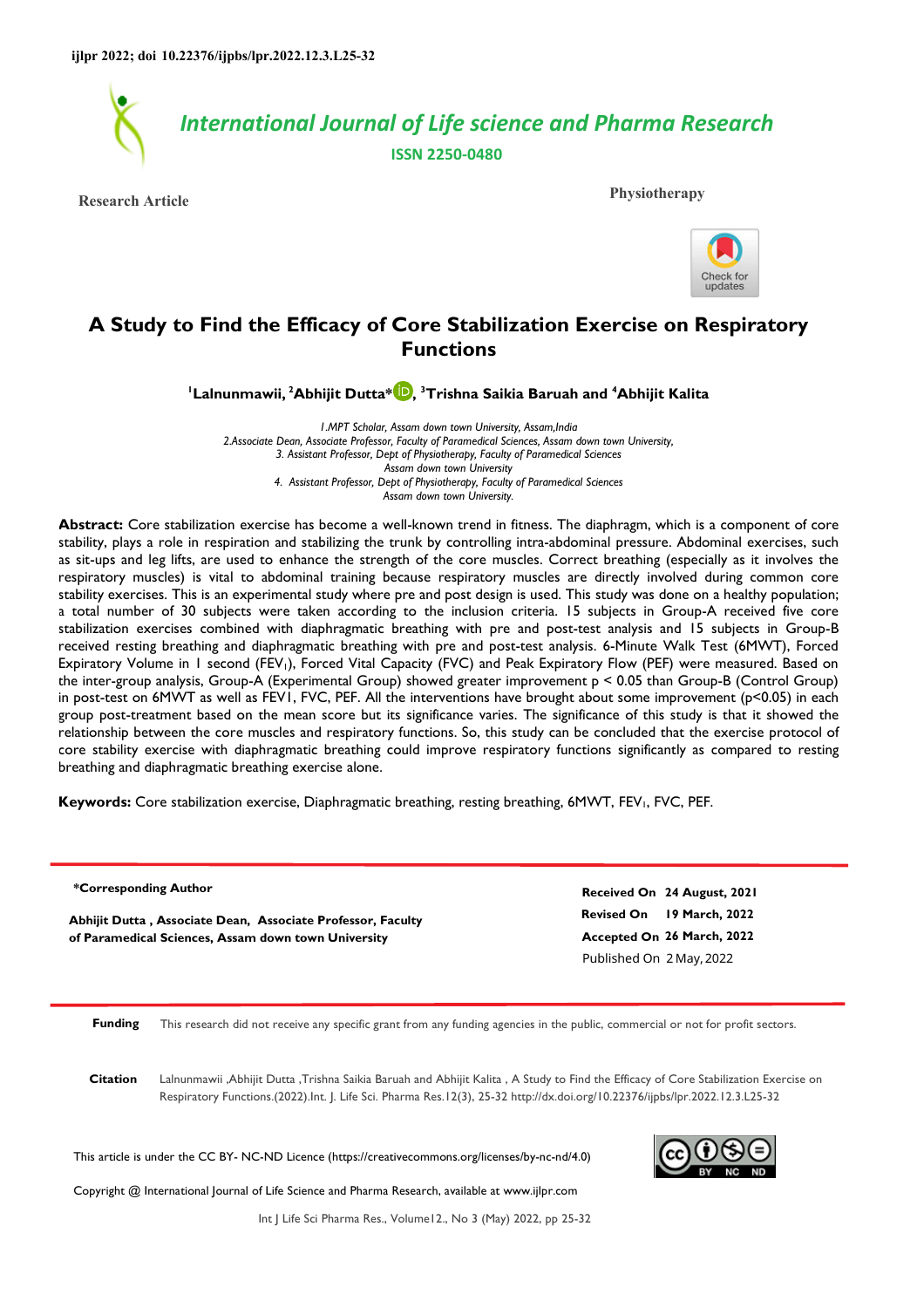# **1. INTRODUCTION**

The diaphragm is the primary muscle of inspiration. During movements involving the core (thoracic and abdominal) musculature, diaphragm activity is increased both to overcome pressures opposing inspiration and for postural support.<sup>1</sup> Stability is imparted on the lumbar spine by contraction of the diaphragm and increasing intra-abdominal pressure.<sup>2</sup> Core training has become a universal mark for any exercise that covers some aspect of "lumbo-pelvic" stability. Lumbo-pelvic stability includes various functional components - deep muscles that stabilize the lumbar spine, abdominal muscles, lower back, middle back muscles, and hip muscles that help maintain and stabilize the pelvis. In addition, the diaphragm, which is a component of core stability, plays a role in respiration and stabilizing the trunk by controlling intra-abdominal pressure.<sup>3</sup> The "core" is comprised of several groups of muscles including the transversusabdominus, multifidus, diaphragm, and pelvic floor muscles and the diaphragm serves as the roof of the core.<sup>4</sup> From a functional point of view, there are three groups of the respiratory muscles-the diaphragm, the rib cage muscles, and the abdominal muscles. Each group acts on the chest wall and its compartments, i.e*.,* the lung-opposed rib cage, the diaphragm-opposed rib cage, and the abdomen. Contraction of the diaphragm expands the abdomen and the lower part of the rib cage (abdominal rib cage). The rib cage muscles, including the intercostals, the parasternal, the scalene, and the neck muscles, mostly act on the upper part of the rib cage (pulmonary rib cage) and are both inspiratory and expiratory. The abdominal muscles act on the abdomen and the abdominal rib cage, and they are expiratory.<sup>5, 7</sup>The core stabilization has been defined as the stabilization of the body center against the dynamic movements of limbs and the absorption of the pressures on the core of the body.<sup>6</sup> Core stability exercises include a range of exercise programs with different approaches, having the common goal of improving lumbo-pelvic and abdominal control. These exercises are designed to enhance the ability of the neuromuscular and motor control systems to prevent spinal injury.<sup>8</sup> In addition the well-trained core is essential for optimal performance and injury prevention in different activities.<sup>6</sup> Breathing exercises in respiratory physiotherapy are effective in improving lung expansion and include breathing control, deep breathing, and diaphragmatic breathing. Among the deep breathing techniques, diaphragmatic breathing has been shown to reduce the work of breathing and improve ventilation efficiency. The abdomen in diaphragmatic breathing rises during inspiration and returns during expiration, while the upper chest remains relatively motionfree.  $9 - 11$  The purpose of this study was to find how effective core stability exercise is in respiratory functions.

### **2. MATERIALS AND METHODS**

### *2.1 Study Design*

An experimental study was carried out with 30 healthy subjects in both the control and experimental group. Each participant was explained about the study and after receiving Informed Consent from each participant with Ethical approval received from Ethical Committee from Assam down town University with Approval number ADTU/Ethics/stdntlett/2021/MPT/006.

### *2.2 Time and Duration of the Study*

The whole study was carried out in 10 months and 30 subjects from both Group-A (n=15) and Group-B(n=15) have received individual treatment. The two training protocols were administered twice per week for 6 weeks in both groups**.** 

### *2.3 Participants*

This study was done on a healthy population; a total number of 30 subjects both male and female were selected according to the inclusion criteria. There was a randomized control distribution among Group A and Group B containing 15 numbers of subjects in each group. This study was carried out in Guwahati, Assam. The volunteers were selected based on inclusion criteria with consent from the participants.

### *2.4 Inclusion Criteria*

- i. Age 18-25 years,
- ii. Non-smoker,
- iii. BMI normal i.e.,  $18.5-24.9$  kg/m<sup>2,</sup> and
- iv. Who did not participate in any regular activities in the past 6 months.

### *2.5 Exclusion Criteria*

- i. Any history of low back pain,
- ii. Pulmonary or heart diseases,
- iii. Surgical history and
- iv. Physical disability.

### *2.6 Procedure*

30 subjects were assigned into two groups – Group A and Group B. Group-A (core stabilization exercises combined with diaphragmatic breathing) and Group-B (resting breathing followed by diaphragmatic breathing) by random sampling, consisting of 15 subjects in each group. For each subject, demographic data were collected and a Pre-test and Posttest were carried out for both Group A and Group B by 6MWT for functional capacity and FEV1, FVC, PEF to test lung functions using Spirometer CONTEC SP 80B.

### *2.7 Intervention*

Group-A received five core stabilization exercises<sup>3</sup> combined with diaphragmatic breathing for 45-60 minutes, twice a week for 6 weeks. The day before the first exercise training, the subjects attended a familiarization session to ensure they are comfortable with the exercise procedures. During this session, participants practiced neutralizing the spine and working the transverse abdominis and multifidus, correct postural control, the importance of breathing, and stability ball balance. At the start and end of each training session, participants completed a thorough 10-minute standardized warm-up and cool-down program, consisting of stretching and posture exercises for the large muscle groups to prepare the neuromuscular system for the training loads and to avoid injury. Group-A (Experimental Group): The core stabilization exercises performed were side bridge (Fig.1), curl-up (Fig.2), trunk extension (Fig.3), bird-dog exercises (Fig.4), double leg lifts (Fig.5), which support respiratory functions. The intensity of the training was gradually provided in the form of increased duration and frequency (sets, repetitions, and contraction time), increasing the complexity of the exercises (adding opposite limb movements), and increasing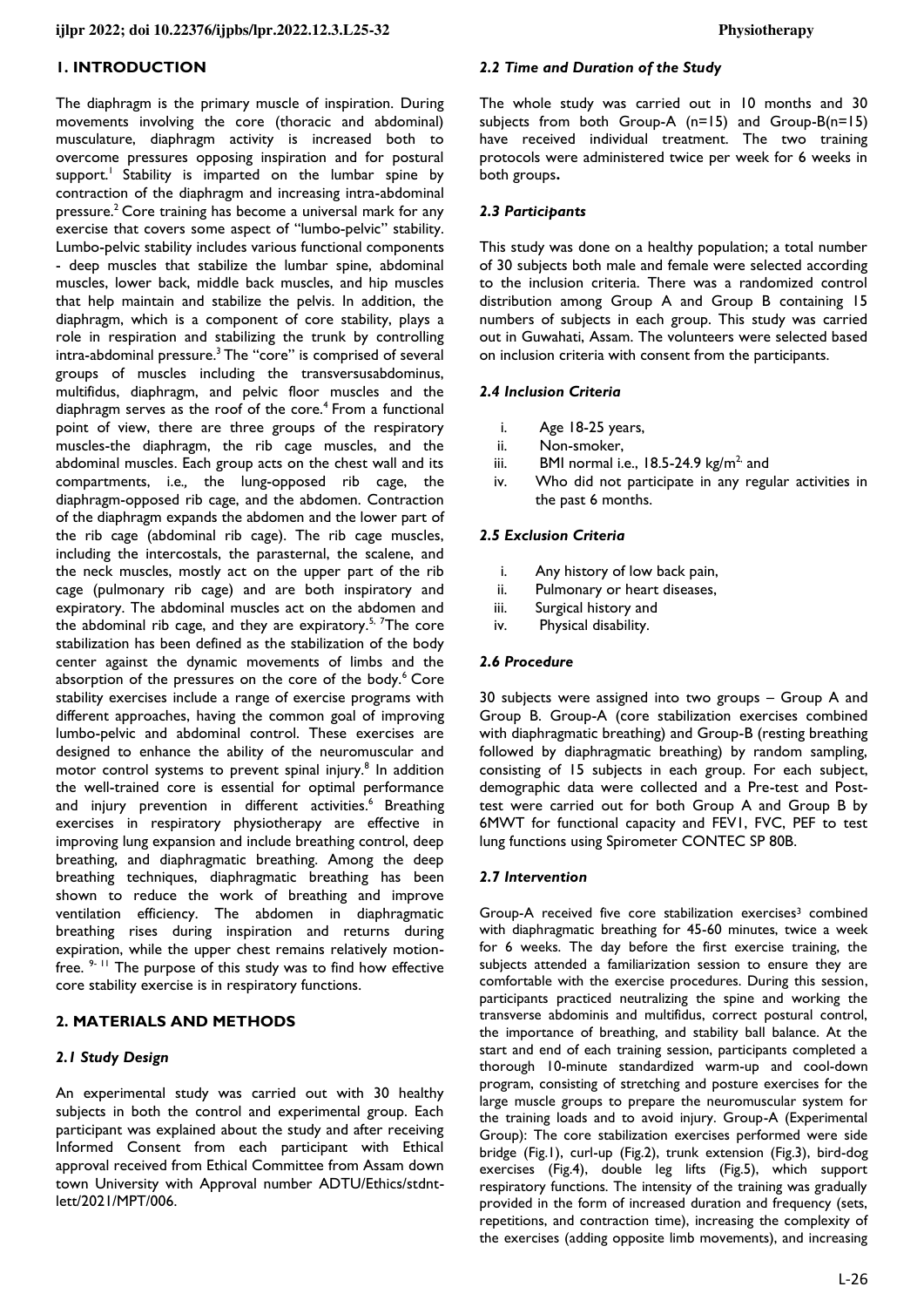### **ijlpr 2022; doi 10.22376/ijpbs/lpr.2022.12.3.L25-32 Physiotherapy**

the lever arm of the exercises. The rest between sets is similar 60 seconds, and an additional 2 to 3 minutes rest is provided

| Fig. I Side Bridge |              |                    |                         |  |  |  |  |  |  |
|--------------------|--------------|--------------------|-------------------------|--|--|--|--|--|--|
|                    | <b>Weeks</b> | Sets x Repetitions | <b>Contraction Time</b> |  |  |  |  |  |  |
|                    |              | $3 \times 10$      | 10 Seconds              |  |  |  |  |  |  |
|                    |              | $3 \times 10$      | 10 Seconds              |  |  |  |  |  |  |
|                    |              | 3x15               | 15 Seconds              |  |  |  |  |  |  |
| $Nee$ k 3-4        |              | 3x15               | 15 Seconds              |  |  |  |  |  |  |
|                    |              | $3\times20$        | 15 Seconds              |  |  |  |  |  |  |
| Week 5-6           |              | $3\times20$        | 15 Seconds              |  |  |  |  |  |  |

| Fig.2 Curl up                   |              |                    |                         |  |  |  |  |  |
|---------------------------------|--------------|--------------------|-------------------------|--|--|--|--|--|
|                                 | <b>Weeks</b> | Sets x Repetitions | <b>Contraction Time</b> |  |  |  |  |  |
| <b>Contract of the American</b> |              | 3x10               | 10 Seconds              |  |  |  |  |  |
|                                 |              | $3 \times 10$      | 10 Seconds              |  |  |  |  |  |
|                                 |              | 3x15               | 15 Seconds              |  |  |  |  |  |
|                                 |              | 3x15               | 15 Seconds              |  |  |  |  |  |
|                                 |              | 3x20               | 15 Seconds              |  |  |  |  |  |
|                                 |              | $3\times20$        | 15 Seconds              |  |  |  |  |  |

| <b>Fig3. Trunk Extension</b> |       |                           |                   |  |  |  |  |  |
|------------------------------|-------|---------------------------|-------------------|--|--|--|--|--|
|                              | Weeks | <b>Sets x Repetitions</b> | Contraction       |  |  |  |  |  |
|                              |       |                           | Time              |  |  |  |  |  |
| $I$ gak 1.2                  |       | $3 \times 10$             | <b>10 Seconds</b> |  |  |  |  |  |
|                              |       | $3 \times 10$             | 10 Seconds        |  |  |  |  |  |
|                              |       | $3 \times 15$             | 15 Seconds        |  |  |  |  |  |
|                              |       | $3 \times 15$             | 15 Seconds        |  |  |  |  |  |
|                              |       | 3x20                      | 15 Seconds        |  |  |  |  |  |
|                              |       | $3\times20$               | 15 Seconds        |  |  |  |  |  |

| <b>Fig.4 Bird-Dog Exercise</b> |       |                    |                         |  |  |  |  |  |  |
|--------------------------------|-------|--------------------|-------------------------|--|--|--|--|--|--|
|                                | Weeks | Sets x Repetitions | <b>Contraction Time</b> |  |  |  |  |  |  |
|                                |       | $3 \times 10$      | 10 Seconds              |  |  |  |  |  |  |
|                                |       | $3 \times 10$      | 10 Seconds              |  |  |  |  |  |  |
|                                |       | 3x15               | 15 Seconds              |  |  |  |  |  |  |
|                                |       | 3x15               | 15 Seconds              |  |  |  |  |  |  |
|                                |       | 3x20               | 15 Seconds              |  |  |  |  |  |  |
|                                |       | 3x20               | 15 Seconds              |  |  |  |  |  |  |
|                                |       |                    |                         |  |  |  |  |  |  |

| <b>Fig.5 Double Leg Lifts</b> |  |                          |                         |  |  |  |  |  |  |
|-------------------------------|--|--------------------------|-------------------------|--|--|--|--|--|--|
|                               |  | Weeks Sets x Repetitions | <b>Contraction Time</b> |  |  |  |  |  |  |
|                               |  | $3 \times 10$            | 10 Seconds              |  |  |  |  |  |  |
|                               |  | $3 \times 10$            | 10 Seconds              |  |  |  |  |  |  |
|                               |  | $3 \times 15$            | 15 Seconds              |  |  |  |  |  |  |
|                               |  | $3 \times 15$            | 15 Seconds              |  |  |  |  |  |  |
|                               |  | 3x20                     | 15 Seconds              |  |  |  |  |  |  |
|                               |  | 3x20                     | 15 Seconds              |  |  |  |  |  |  |

Group-B (Control Group) received, resting breathing (Fig.6) for 15 minutes and diaphragmatic breathing (Fig.7) for 15 minutes in each session, twice a week for 6 weeks. The rate of average breathing is 17 times/min in resting breathing. The average respiratory rate is 4 times/min in the diaphragmatic breathing exercise.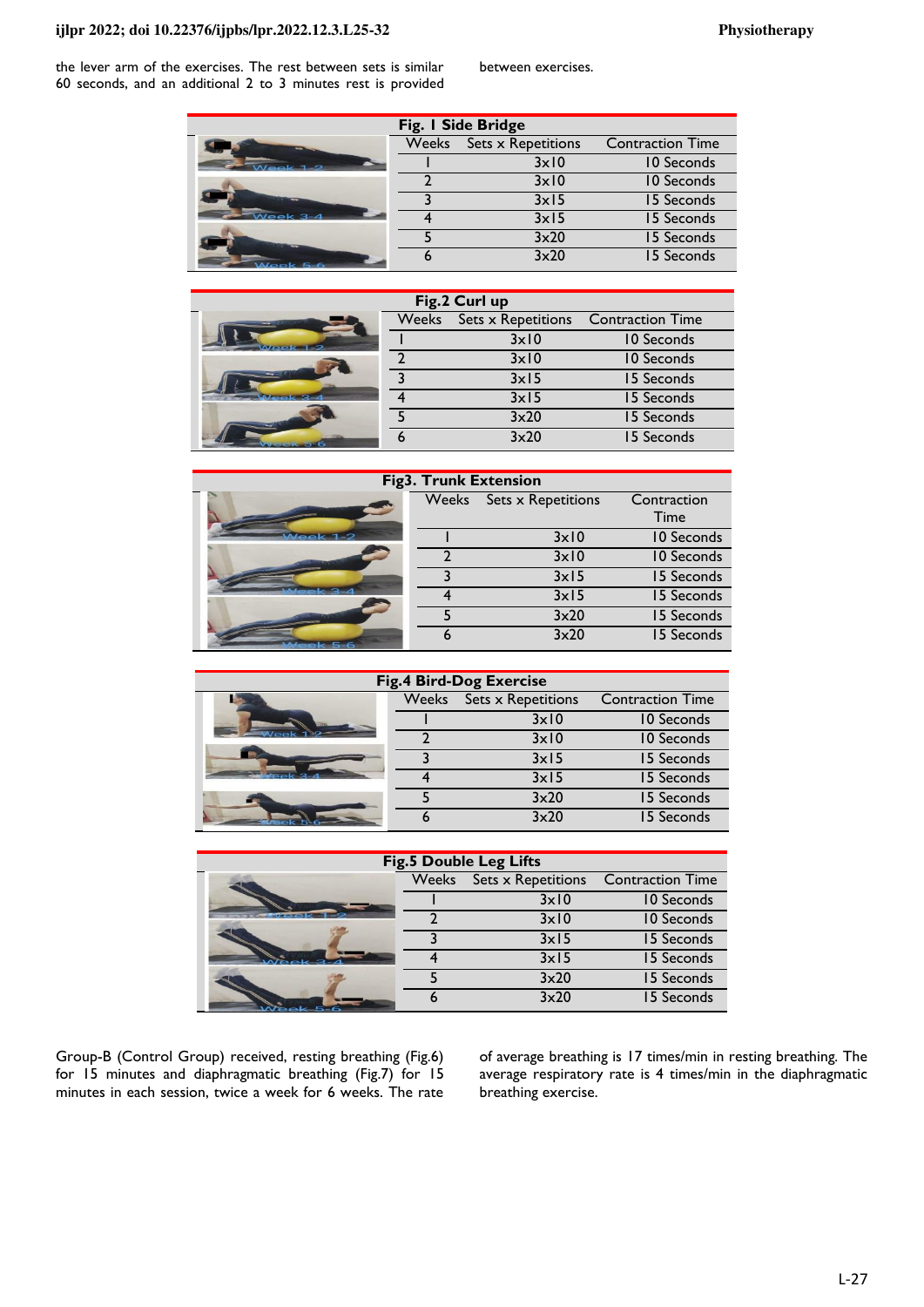

**Fig.6 Resting BreathingFig.7 Diaphragmatic Breathing**

# **3. STATISTICAL ANALYSIS**

A paired t test and independent t test were used to analyze the variables pre-intervention and post-intervention in SPSS software (Version 22). The level of significance with p value was set at 0.05, less than this is considered as statistically significant.

# **4. RESULTS**

| Table 1: Intra-group analysis of Group-A and Group-B on improvement on 6-minute walk test |                         |        |    |                 |           |    |              |                |
|-------------------------------------------------------------------------------------------|-------------------------|--------|----|-----------------|-----------|----|--------------|----------------|
| Group                                                                                     | 6MWT                    | Mean   | N  | <b>Std. Dev</b> |           | df | $\mathbf{D}$ | <b>Remarks</b> |
| Group                                                                                     | <b>Before Treatment</b> | 549.13 | 15 | 55.11           |           |    |              |                |
| $-A$                                                                                      | <b>After Treatment</b>  | 636.66 | 15 | 54.83           | $-19.150$ | 4  | 0.000        |                |
| Group                                                                                     | <b>Before Treatment</b> | 528.26 | 15 | 44.47           |           |    |              |                |
| $-B$                                                                                      | <b>After Treatment</b>  | 574.46 | 15 | 54.057          | $-10.130$ |    | 0.000        |                |

*\*S= Significant* 

In Table 1, p value of Group-A, pre-treatment is  $p = 0.000$  & post-treatment is  $p = 0.000$  and p value of Group-B, pretreatment is  $p = 0.000$  & post-treatment is  $p = 0.000$ . N value for both Group-A and Group-B is 15. The above table is constructed to see whether core stabilization can improve

lung capacity on a 6-minute walk test. Paired t-test was performed to see the significant difference in the 6-minute walk test before and after treatment. We can say that there has been remarkable increase in walking speed.

| Table 2: Intra-group analysis of Group-A and Group-B on improvement on FEV <sub>1</sub> |                                                                          |       |    |       |          |                 |       |  |  |
|-----------------------------------------------------------------------------------------|--------------------------------------------------------------------------|-------|----|-------|----------|-----------------|-------|--|--|
| Group                                                                                   | FEV <sub>1</sub><br><b>Std. Dev</b><br>Mean<br>N<br><b>Remarks</b><br>df |       |    |       |          |                 |       |  |  |
| Group- A                                                                                | <b>Before Treatment</b>                                                  | 87.60 | 15 | 4.136 |          |                 |       |  |  |
|                                                                                         | <b>After Treatment</b>                                                   | 97.20 |    | 2.541 | $-9947$  | 4               | 0.000 |  |  |
|                                                                                         | <b>Before Treatment</b>                                                  | 90.06 | 15 | 3.36  |          |                 |       |  |  |
| Group-B                                                                                 | <b>After Treatment</b>                                                   | 93.60 | 15 | 2.79  | $-8.336$ | $\overline{14}$ | 0.000 |  |  |

### *\*S= Significant*

In Table 2, p value of Group-A, pre-treatment is  $p = 0.000$  & post-treatment is  $p = 0.000$  and p value of Group-B, pre treatment is  $p = 0.000$  & post-treatment is  $p = 0.000$ . N value for both Group-A and Group-B is 15. The above table is constructed to see whether core stabilization can improve lung capacity on FEV<sub>1</sub>. Paired t-test was performed to see the significant difference in FEV<sub>1</sub>before and after treatment.

| Table 3: Intra-group analysis of Group-A and Group-B on improvement on FVC |                         |        |    |                 |           |  |       |                |
|----------------------------------------------------------------------------|-------------------------|--------|----|-----------------|-----------|--|-------|----------------|
| Group                                                                      | <b>FVC</b>              | Mean   | N  | <b>Std. Dev</b> |           |  |       | <b>Remarks</b> |
| Group-                                                                     | <b>Before Treatment</b> | 94.86  |    | 4.838           |           |  |       |                |
| $\mathbf{A}$                                                               | <b>After Treatment</b>  | 114.26 | 15 | 5.339           | $-17.795$ |  | 0.000 |                |
|                                                                            | <b>Before Treatment</b> | 94.13  |    | 3.81            |           |  |       |                |
| Group-B                                                                    | <b>After Treatment</b>  | 109.26 |    | 6.36            | $-11.595$ |  | 0.000 |                |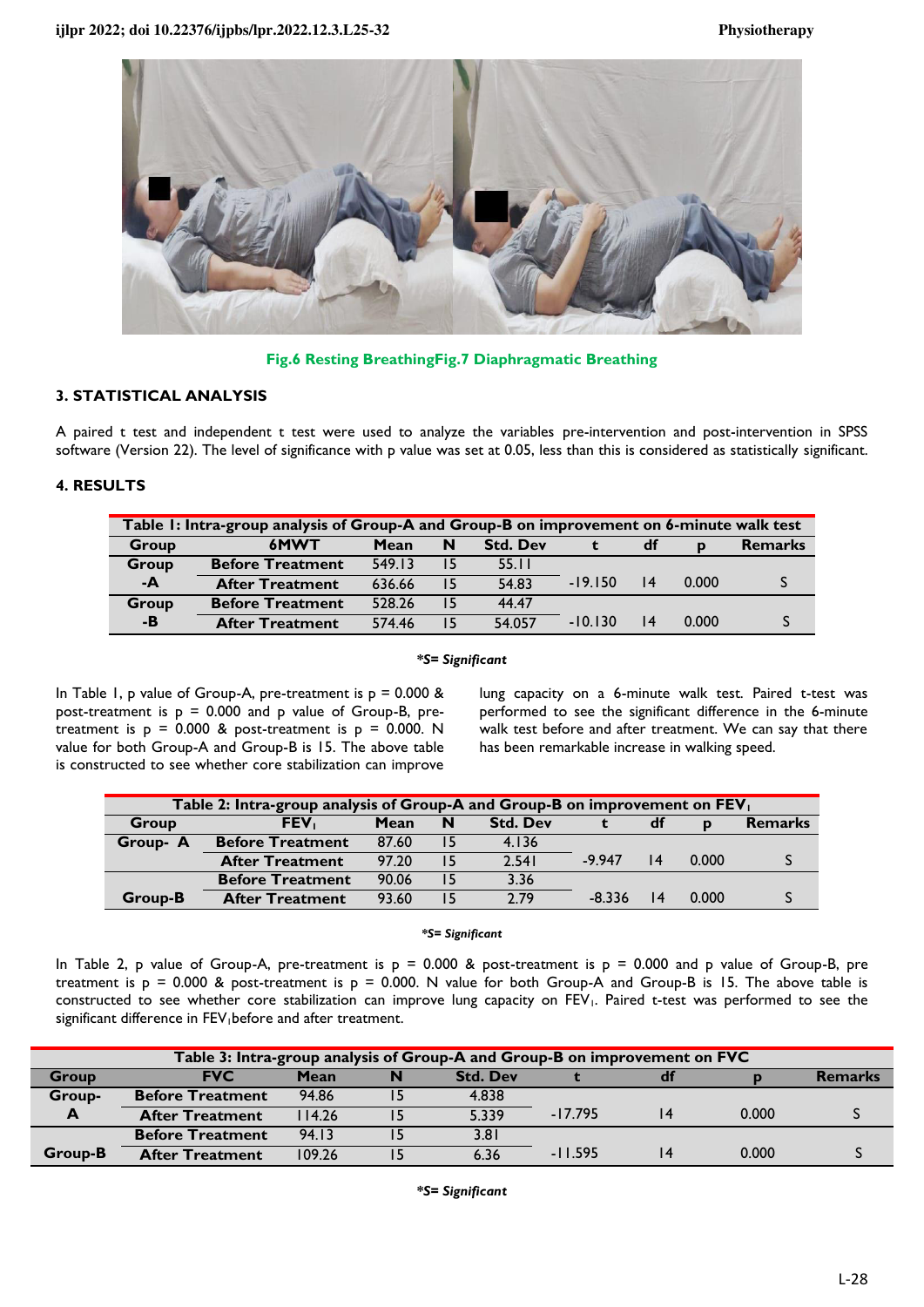### **ijlpr 2022; doi 10.22376/ijpbs/lpr.2022.12.3.L25-32 Physiotherapy**

In Table 3,p value of Group-A, pre-treatment is  $p = 0.000$  & post-treatment is  $p = 0.000$  and p value of Group-B, prereatment is  $p = 0.000$  & post-treatment is  $p = 0.000$ . N to see the significant difference in FVC before and after treatment.

value for both Group-A and Group-B is 15. The above table is constructed to see whether core stabilization can improve lung capacity on FVC. Paired t-test was performed

| Table 4: Intra-group analysis of Group-A and Group-B on improvement on PEF |                         |       |   |                 |           |  |       |                |
|----------------------------------------------------------------------------|-------------------------|-------|---|-----------------|-----------|--|-------|----------------|
| <b>Group</b>                                                               | <b>PEF</b>              | Mean  | N | <b>Std. Dev</b> |           |  |       | <b>Remarks</b> |
| <b>Group-A</b>                                                             | <b>Before Treatment</b> | 84.66 |   | 3.84            |           |  |       |                |
|                                                                            | <b>After Treatment</b>  | 96.06 |   | 3.61            | $-11.251$ |  | 0.000 |                |
| Group-B                                                                    | <b>Before Treatment</b> | 85.53 |   | 4.30            |           |  |       |                |
|                                                                            | <b>After Treatment</b>  | 91.66 |   | 2.84            | $-8.563$  |  | 0.000 |                |

### *\*S= Significant*

In Table 4, p value of Group-A, pre-treatment is  $p = 0.000$  & post-treatment is p =0.000 and p value of Group-B, pretreatment is  $p = 0.000$  & post-treatment is  $p = 0.000$ . N value for both Group-A and Group-B is 15.The above table is

constructed to see whether core stabilization can improve lung capacity on PEF. Paired t-test was performed to see the significant difference in PEF before and after treatment.

| Table 5: Inter-group analysis between Group-A and Group-B to compare between Core Stabilization with |             |           |  |  |         |
|------------------------------------------------------------------------------------------------------|-------------|-----------|--|--|---------|
| diaphragmatic and resting breathing followed by diaphragmatic breathing. PRE-TEST                    |             |           |  |  |         |
|                                                                                                      | <b>Mean</b> | Std Dev t |  |  | Remarks |

|                  |                           | N   | Mean   | Std. Dev. |          | df |      | <b>Remarks</b> |
|------------------|---------------------------|-----|--------|-----------|----------|----|------|----------------|
|                  | <b>Experimental Group</b> | 15  | 549.13 | 55.11     | 1.141    | 28 |      |                |
| 6MWT             | <b>Control Group</b>      | 15  | 528.26 | 44.47     |          |    | .263 | <b>NS</b>      |
|                  | <b>Experimental Group</b> | 15  | 87.60  | 4.13      | $-1.791$ | 28 |      |                |
| FEV <sub>1</sub> | <b>Control Group</b>      | 15. | 90.06  | 3.36      |          |    | .084 | N <sub>S</sub> |
|                  | <b>Experimental Group</b> | 15  | 94.86  | 4.83      | 0.461    | 28 |      |                |
| <b>FVC</b>       | <b>Control Group</b>      | 15  | 94.13  | 3.81      |          |    | .648 | <b>NS</b>      |
|                  | <b>Experimental Group</b> | 15  | 84.66  | 3.84      | $-.581$  | 28 | .566 |                |
| <b>PEF</b>       | <b>Control Group</b>      | 15  | 85.53  | 4.30      |          |    |      | N <sub>S</sub> |

*\*NS= Non Significant* 

In Table 5, 6-minute walk test between the two groups of subjects before treatment, p=0.263 which is statistically not significant.  $FEV<sub>1</sub>$  between the two groups of subjects before treatment p=0.084 which is statistically not significant. FVC test between the two groups of subjects before treatment.

p = 0.648 which is statistically not significant. PEF test between the two groups of subjects before treatment.  $p =$ 0.566 which is statistically not significant. For 6MWT, FEV, FVC, and PEF N= 15.

| Table 6: Inter-group analysis between Group-A and Group-Bto compare Core Stabilization with diaphragmatic and |  |  |
|---------------------------------------------------------------------------------------------------------------|--|--|
| resting breathing followed by diaphragmatic breathing. POST TEST                                              |  |  |

|                  |                      | N  | Mean   | Std. Dev. |       | df | n     | <b>Remarks</b> |
|------------------|----------------------|----|--------|-----------|-------|----|-------|----------------|
|                  | <b>Experimental</b>  | 15 | 636.66 | 54.83     | 3.128 | 28 | 0.004 |                |
| 6MWT             | Group                |    |        |           |       |    |       |                |
|                  | <b>Control Group</b> | 15 | 574.46 | 54.05     |       |    |       |                |
|                  | <b>Experimental</b>  | 15 | 97.20  | 2.54      | 3.689 | 28 | 0.001 |                |
| FEV <sub>1</sub> | Group                |    |        |           |       |    |       |                |
|                  | <b>Control Group</b> | 15 | 93.60  | 2.79      |       |    |       |                |
|                  | <b>Experimental</b>  | 15 | 14.26  | 5.33      | 2.331 | 28 | 0.027 |                |
| <b>FVC</b>       | Group                |    |        |           |       |    |       |                |
|                  | <b>Control Group</b> | 15 | 109.26 | 6.36      |       |    |       |                |
|                  | <b>Experimental</b>  | 15 | 96.06  | 3.61      | 3.704 | 28 | 0.001 |                |
| <b>PEF</b>       | Group                |    |        |           |       |    |       |                |
|                  | <b>Control Group</b> | 15 | 91.66  | 2.84      |       |    |       |                |

### *S= Significant.*

In Table 6, an Independent t-test was performed to compare between the experimental group (core stabilization with diaphragmatic breathing) and the control group (resting breathing and diaphragmatic breathing) Concerning the 6 minute walk test p= 0.004. Concerning the FEVI test, p=0.001 is statistically significant. Concerning the FVC test, p= 0.027 which is statistically significant. Concerning the PEF

test p= 0.001which is statistically significant. For 6MWT, FEV, FVC, and PEF N= 15

### *4.1 6-Minute Walk Test (6mwt)*

According to Table 5, there was no significant difference in walking speed in the two groups before treatment According to Table 6 it has been inferred that walking speed increased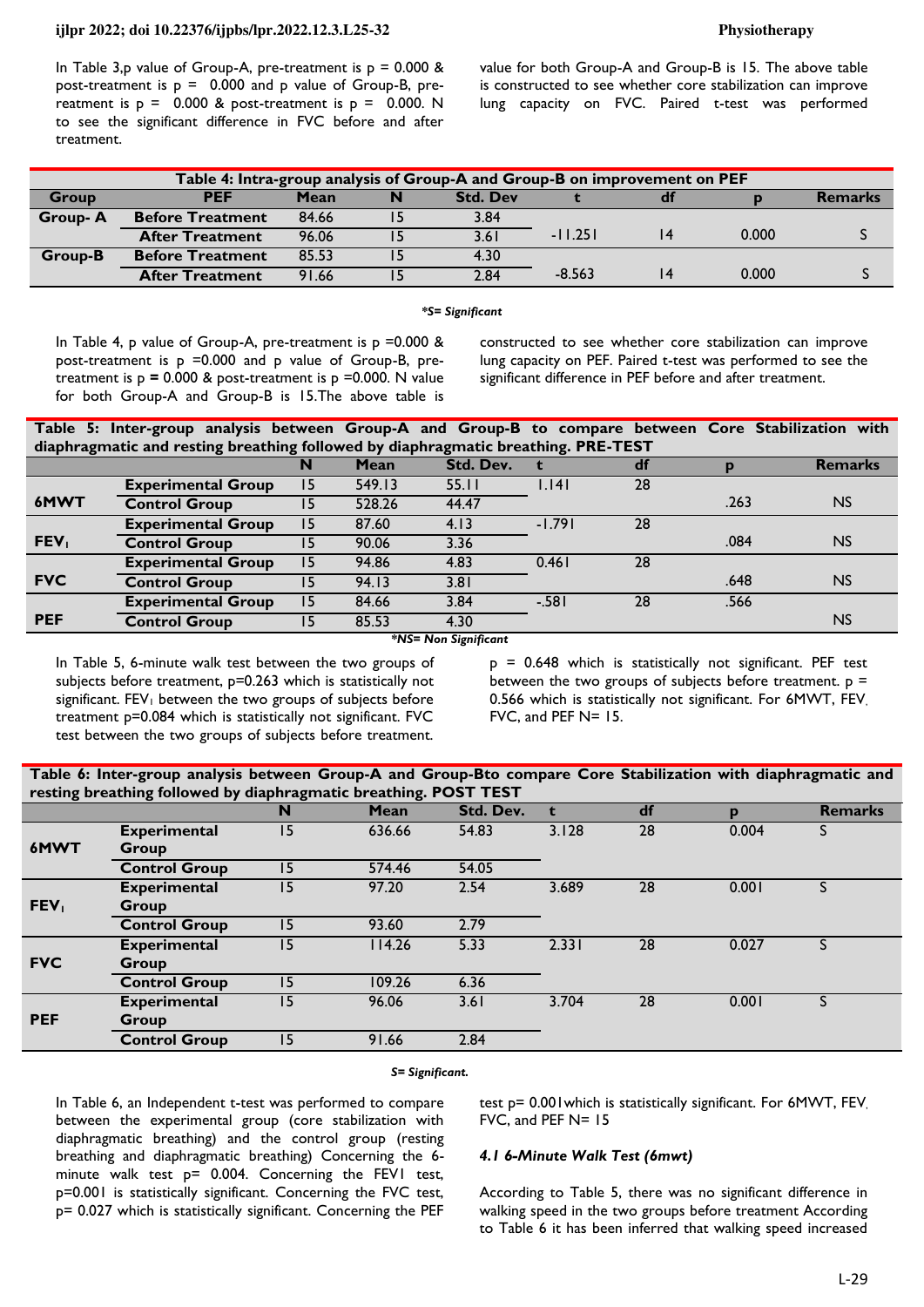significantly among subjects in the experimental group as compared to that among subjects in the control group.

### *4.2 Forced Expiratory Volume In 1 Second (FEV1)*

According to Table 5, it has been inferred that there was no significant difference in FEV<sub>1</sub>in the two groups before treatment. According to Table 6, there is an increase significantly among subjects in the experimental group as compared to that among subjects in the control group.

# *4.3 Forced Vital Capacity (FVC)*

According to Table 5, there was no significant difference in FVC in the two groups before treatment. According to Table 6, FVC increased significantly among subjects in the experimental group as compared to that among subjects in the control group.

### *4.4 Peak Expiratory Flow (PEF)*

According to Table 5, there was no significant difference in PEF in the two groups before treatment. According to Table 6, PEF increased significantly among subjects in the experimental group as compared to that among subjects in the control group.

### **5. DISCUSSION**

The main finding of this study was that core exercises performed with diaphragmatic breathing has greater improvement in lung function was observed in the Experimental Group. As compared to a study<sup>1</sup>, both studies showed that proper diaphragmatic breathing is directly linked to better functional movement and can produce a greater effect on such functional parameters. Regarding the biomechanical aspects of breathing, the expiration phase promotes active recruitment of the abdominal muscles, contrasting the natural elevation of the rib cage and putting the diaphragm in an oblique position that inhibits its proper function. Using a correct diaphragmatic breathing pattern promotes co-contraction of the abdominal muscles in the socalled bracing technique, which provides trunk stiffness and stability and improves lung functions. In other study<sup>5</sup> the influence of eight-week core strength training on respiratory muscle strength in young soccer players was studied and there were significant improvements in FVC, MIP, and MEP between pre-test and post-test in the experimental group There were statistically differences in FEV1 and SVC between the experimental group and control group in the post-test. The difference was found in MEP between the experimental group and the control group in post-test. <sup>10</sup>The pulmonary function and respiratory muscle strength are associated with the endurance of the trunk muscles, which ensure core stability. Trunk muscle endurance exercises may have a positive influence on respiratory function.<sup>12</sup> Another study, also found that the aerobic and forced vital capacities of the sedentary women showed a parallel increase as a result of the applied 12-week aerobic and core strength exercises and stated that the RHR, VO2max, FEV, and FEV1 respiratory parameters also improved positively.<sup>13</sup> In another study, it was concluded that adding core stabilization exercises to basic deep breathing exercise may be more effective due to the improvements in thoracic mobility.<sup>14</sup> It was suggested that abdominal bracing exercises can be presented as effective exercises to improve respiratory function.<sup>15</sup> Another study compared core stabilization exercise and a

chest mobilization exercise on stroke patients and suggested that both exercises were effective in some aspects of pulmonary function while core stabilization can help increase peak expiratory flow and chest mobilization can assist with chest expansion.<sup>16</sup> In another study, the effects of deep abdominal muscle strengthening exercises on respiratory function and lumbar stability were examined, and found that deep abdominal muscle training was effective at enhancing respiratory function and lumbar stabilization. <sup>17</sup>The effects of deep abdominal muscle strengthening exercises on pulmonary function and the ability to balance in stroke patients were conducted to propose an exercise program for improving cardiovascular function and found that the experimental group showed a more effective significant difference than the control group.<sup>18</sup> The effects of diaphragm breathing exercise and feedback breathing exercise on respiratory function could also affect respiratory function.<sup>19</sup> Other studies also concluded that in male trainers that predominately engage in endurance compared to strengthrelated exercise, and appears to be unique differences in respiratory system characteristics. The endurance-trained group exhibited superior respiratory endurance as well as a trend towards greater lung function performance for various indices compared to the strength-trained group.  $^{20}$ The effects of an intervention program to enhance the pulmonary function and muscle activity of elderly smokers and find an improved the pulmonary functions of elderly smokers, demonstrating the potential benefits of the development of various training methods using balloons, and group programs, including recreational factors, for increasing respiratory muscles strength.<sup>21</sup> The effects of core stability exercise on the strength, activation of the trunk muscle, and pulmonary function in a Guillain-Barre syndrome (GBS) patient and the results suggested that core stability exercise improves strength, activation of the trunk muscle, and pulmonary function in subjects with GBS.<sup>22</sup> The effectiveness of core stabilization exercises combined with the Asthma Education Program (AEP) and breathing exercises in patients with asthma was concluded that greater improvements in inspiratory muscle strength, physical activity level, functional exercise capacity, and dynamic balance when core stabilization exercises are included in the pulmonary rehabilitation program for the management of asthma.  $23$ The effects of core stabilization exercises on pulmonary function, functional capacity, and peripheral muscle strength in children with adolescent idiopathic scoliosis concluded that core stabilization exercises further improve MIP and MEP value compared to the traditional scoliosis exercises in children with AIS. <sup>24</sup> Other study compared the effects of two 6-week high-intensity interval training interventions. Sixteen recreational runners were allocated to either ICT or CON groups. The findings suggest that the addition of inspiratoryloaded core conditioning into a high-intensity interval training program augments the influence of the interval program on endurance running performance and that this may be underpinned by an improvement in running economy.

### **6. CONCLUSION**

All the interventions have brought about some improvement in each group post-treatment based on the mean score but the significance varies. The significance of this study is that this study showed the relationship between the core muscles and respiratory functions and further study is recommended in subjects with some respiratory diseases. So, this study can be concluded that the exercise protocol of core stabilization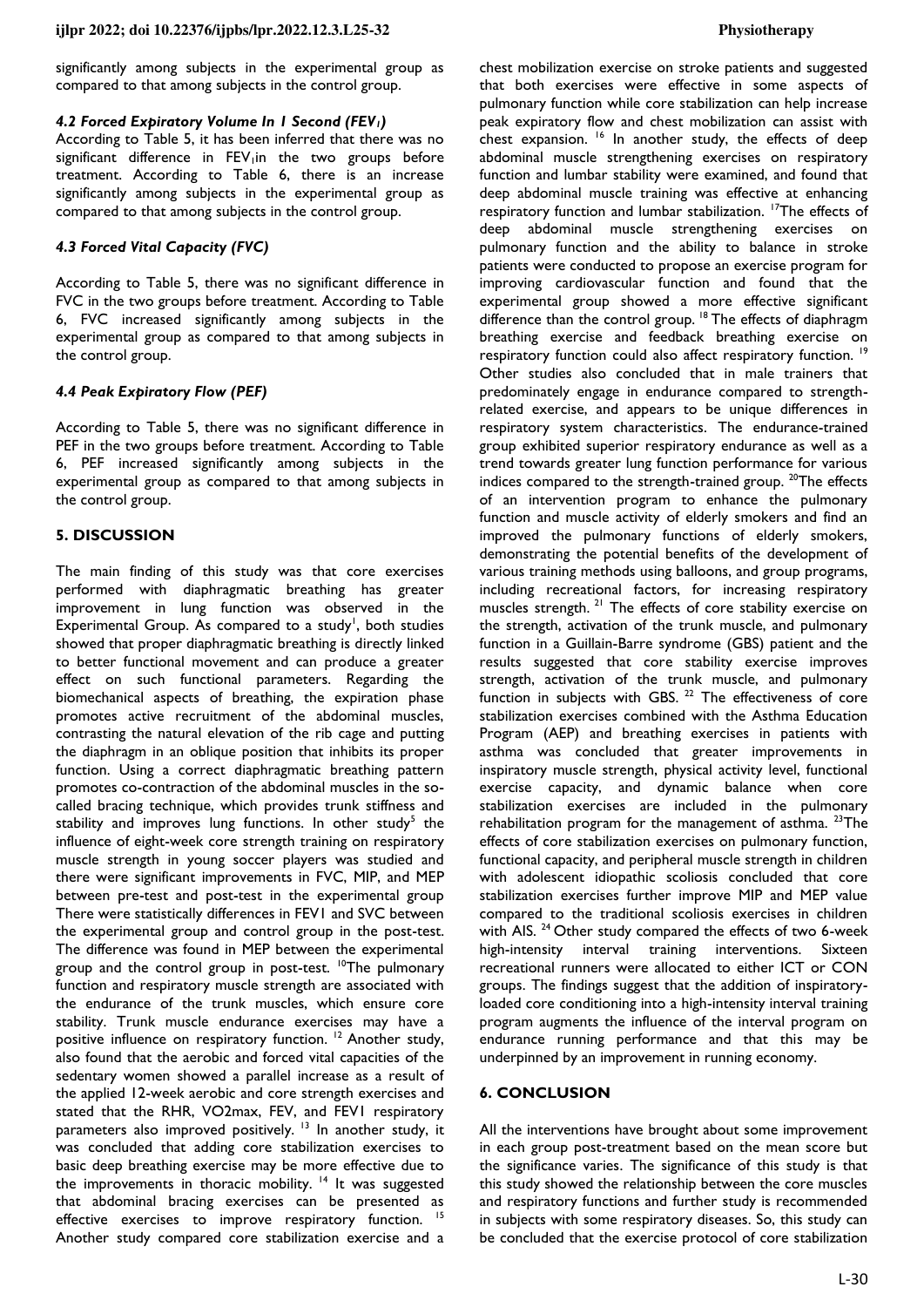with diaphragmatic breathing could improve significantly on respiratory functions after as compared to diaphragmatic breathing exercise alone.

# **7. AUTHORS CONTRIBUTION STATEMENT**

Lalnunmawii MPT Scholar carried out the research work in data collection, review of literature, and prepared the thesis as a part of the curriculum of Masters in Physiotherapy under the supervision of Dr. Abhijit Dutta, Associate Professor, Assam down town University guided the whole study with methodology, result analysis and discussion of the study. Dr. Trishna Saikia Baruah and Dr.Abhijit Kalita helped in the review of literature, data collection, and carrying out the study.

### *8. LIMITATION*

The present study has several limitations

### **11. REFERENCES**

- 1. Cavaggioni L, Ongaro L, Zannin E, Iaia FM, Alberti G. Effects of different core exercises on respiratory parameters and abdominal strength. J PhysTher Sci. 2015;27(10):3249-53. doi: [10.1589/jpts.27.3249,](https://doi.org/10.1589/jpts.27.3249) PMID [26644685.](https://www.ncbi.nlm.nih.gov/pubmed/26644685)
- 2. Akuthota V, Nadler SF. Core strengthening. Arch Phys Med Rehabil. 2004;85;3 Suppl1:S86-92.
- 3. Mustafaoglu R, Demir R, Demirci AC, Yigit Z. Effects of core stabilization exercises on pulmonary function, respiratory muscle strength, and functional capacity in adolescents with substance use disorder: randomized controlled trial. PediatrPulmonol. 2019 Jul;54(7):1002- 11. doi: [10.1002/ppul.24330.](https://doi.org/10.1002/ppul.24330) PMID [31026384.](http://www.ncbi.nlm.nih.gov/pubmed/31026384)
- 4. University Health Services. Lumbar/core strength and stability exercises, Princeton University Athletic Medicine.
- 5. Bostanci Ö, Kabadayi M, Yilmaz AK, Mayda MH, Yilmaz Ç; et al. Int J ApplExerPhysiol Mazandaran. 2020;9(6):221-6.
- 6. Aliverti A, Cala SJ, Duranti R, Ferrigno G, Kenyon CM, Pedotti A, Scano G, Sliwinski P, Macklem PT, Yan S. Human respiratory muscle actions and control during exercise. | ApplPhysiol (1985). 1997;83(4):1256-69. doi: [10.1152/jappl.1997.83.4.1256,](https://doi.org/10.1152/jappl.1997.83.4.1256) PMID [9338435.](https://www.ncbi.nlm.nih.gov/pubmed/9338435)
- 7. Aliverti A. The respiratory muscles during exercise. Breathe (Sheff). 2016;12(2):165-8. doi: [10.1183/20734735.008116,](https://doi.org/10.1183/20734735.008116) PMID [27408635.](https://www.ncbi.nlm.nih.gov/pubmed/27408635)
- 8. Hibbs AE, Thompson KG, French D, Wrigley A, Spears I. Optimizing performance by improving core stability and core strength. Sports Med. 2008;38(12):995-1008. doi: [10.2165/00007256-](https://doi.org/10.2165/00007256-200838120-00004) [200838120-00004,](https://doi.org/10.2165/00007256-200838120-00004) PMID [19026017.](https://www.ncbi.nlm.nih.gov/pubmed/19026017)
- 9. Yokogawa M, Kurebayashi T, Ichimura T, Nishino M, Miaki H, Nakagawa T. Comparison of two instructions for deep breathing exercise: non-specific and diaphragmatic breathing. J PhysTher Sci. 2018;30(4):614-8. doi: [10.1589/jpts.30.614,](https://doi.org/10.1589/jpts.30.614) PMID [29706718.](https://www.ncbi.nlm.nih.gov/pubmed/29706718)
- 10. YÜKSEL F, GUZEL N, TASPİNAR B, BALABAN A, SAĞLIKLI OLGULARDA GKE, SOLUNUM FONKSİYONLARI VE, İLİŞKİSİ SKK. TürkFizyoterapiveRehabilitasyonDergisi; 2020.
- The sample size was small.
- Gender wise protocol could be implemented
- The subjects only belong to a healthy population.
- Experimental Group exercises are limited and more exercises could be done to get better results.
- By increasing the duration of the exercise there could be more improved results.

### **9. ACKNOWLEDGEMENT**

The study was performed at Guwahati, Assam under Assam down town University, Department of Paramedical Sciences. The authors thanked all the volunteers who participated in the study.

### **10. CONFLICT OF INTEREST**

Conflict of interest declared none.

- 11. Alaparthi G, Augustine A, Anand R, Mahale A. Comparison of diaphragmatic breathing exercise, volume and flow incentive spirometry, on diaphragm excursion and pulmonary function in subjects undergoing laparoscopic surgery: A randomized controlled trial; 2021.
- 12. Cicek G, Güllü A, Güllü E, Yamaner F. The effect of aerobic and core exercises on forced vital capacity. Phys Cult Sport Stud Res. 2018;77(1):41-7. doi: [10.2478/pcssr-2018-0005.](https://doi.org/10.2478/pcssr-2018-0005)
- 13. Develi E, Kaya Aytutuldu G, Yagcioglu A, Pekdas M, Muammer R, Ozdincler A. The immediate effects of core stabilization exercise on pulmonary parameters. Physiotherapists. 2018.
- 14. Jang HR, Hwang B, Lee DY. A preliminary study on the effect of abdominal bracing exercise on respiratory function in adults in their twenties. J Korean IndAcadTechnol Soc. 2019 Jul 31;20(7):236- 41.
- 15. Kang J, Kim B, Park S, Yang D, Jeong D, Kim J. Effects of deep abdominal muscle strengthening exercises on pulmonary function and the ability to balance in stroke subjects. J KorPhysTher. 2015;27(4):258-63. doi: [10.18857/jkpt.2015.27.4.258.](https://doi.org/10.18857/jkpt.2015.27.4.258)
- 16. Kim E, Lee H. The effects of deep abdominal muscle strengthening exercises on respiratory function and lumbar stability. J PhysTher Sci. 2013;25(6):663-5. doi: [10.1589/jpts.25.663,](https://doi.org/10.1589/jpts.25.663) PMID [24259823.](https://www.ncbi.nlm.nih.gov/pubmed/24259823)
- 17. 2004. SAE-P: core strengthening. Arch Phys Med Rehabil;85:93.
- 18. Yong MS, Lee HY, Lee YS. Effects of diaphragm breathing exercise and feedback breathing exercise on pulmonary function in healthy adults. J PhysTher Sci. 2017;29(1):85-7. doi: [10.1589/jpts.29.85,](https://doi.org/10.1589/jpts.29.85) PMID [28210046.](https://www.ncbi.nlm.nih.gov/pubmed/28210046)
- 19. Hackett DA. Lung function and respiratory muscle adaptations of endurance- and strength-trained males. Sports (Basel). 2020;8(12):160. doi: [10.3390/sports8120160,](https://doi.org/10.3390/sports8120160) PMID [33321800.](https://www.ncbi.nlm.nih.gov/pubmed/33321800)
- 20. Jun HJ, Kim KJ, Nam KW, Kim CH. Effects of breathing exercises on lung capacity and muscle activities of elderly smokers. J PhysTher Sci. 2016;28(6):1681-5. doi: [10.1589/jpts.28.1681,](https://doi.org/10.1589/jpts.28.1681) PMID [27390394.](https://www.ncbi.nlm.nih.gov/pubmed/27390394)